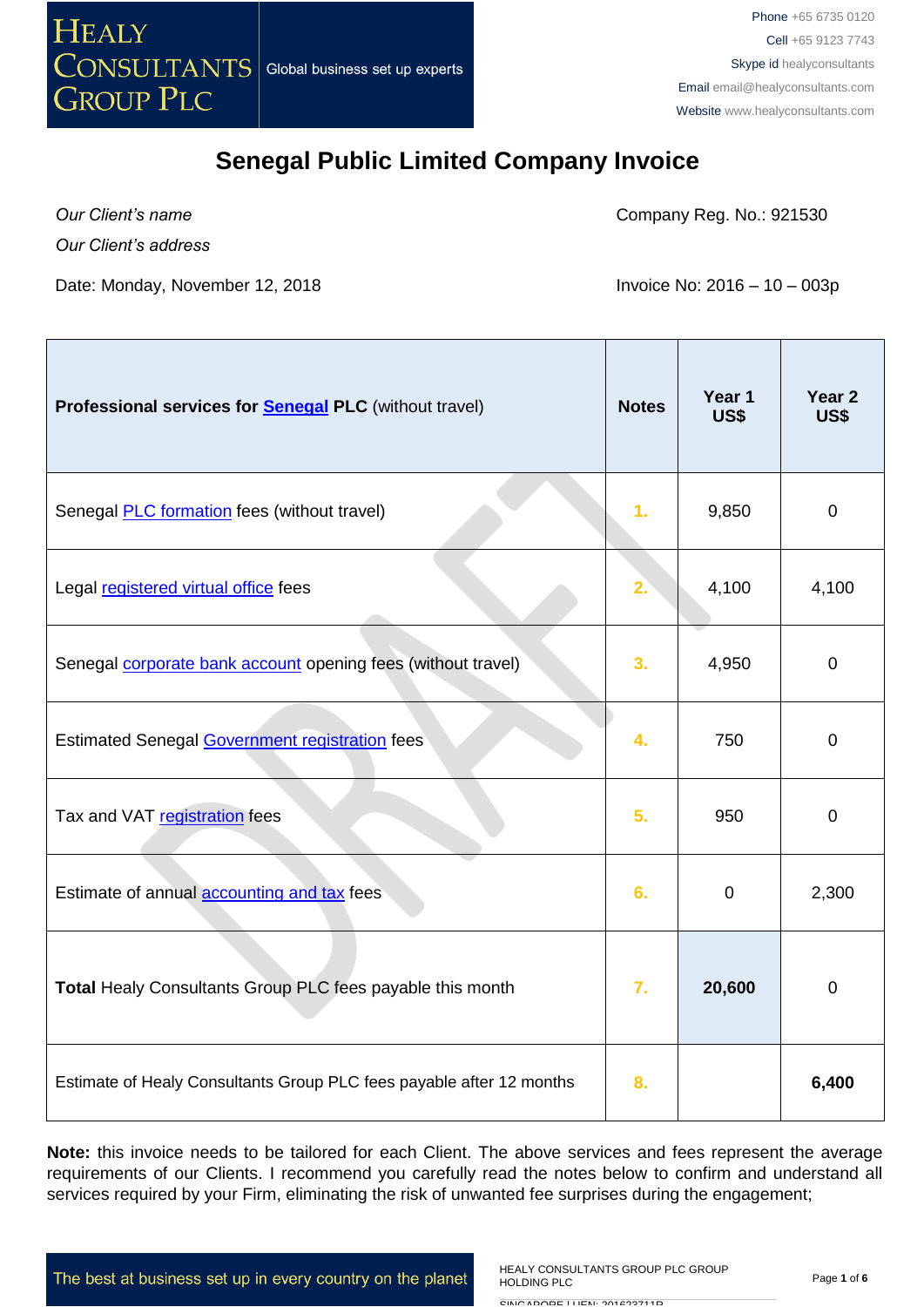#### *Notes to invoice above*

**1.** Healy Consultants Group PLC fees to efficiently and effectively complete Senegal company registration within [four weeks](http://www.healyconsultants.com/senegal-company-registration/fees-timelines/) by **i)** choosing the optimum regulatory license for our Client's business activities; **ii)** reserving a company name with the [Senegal Companies registrar](http://creationdentreprise.sn/les-formalites-de-creation) (BCE); **iii)** settling our accountant and lawyer fees and *iv*) preparing a high quality company incorporation application for **BCE**;

All [engagement fees](http://www.healyconsultants.com/company-registration-fees/) (click link) are agreed and paid up front and agree to the fees published on our country web pages. Consequently, there are no hidden fees, surprises or ambushes throughout the engagement. All engagement deadlines are agreed up front in the form of a [detailed project plan,](http://www.healyconsultants.com/index-important-links/example-project-plan/) mapping out [deliverables](http://www.healyconsultants.com/deliverables-to-our-clients/) by week throughout the engagement term;



Every week during the engagement, Healy Consultants Group PLC will email our Client a detailed status [update.](http://www.healyconsultants.com/index-important-links/weekly-engagement-status-email/) Our Client is immediately informed of engagement problems together with solutions. Your dedicated engagement manager is reachable by phone, Skype, live chat and email and will communicate in your preferred language;

- **2.** In accordance with [OHADA Uniform Act on Commercial Companies and Economic Interest Groups](http://www.ohadalegis.com/anglais/tableaustescomgb1.htm) (AUSCGIE), a public limited company shall as from the date of its incorporation have a legal registered office in Senegal, to which all official government communications and notices may be addressed. To comply with this statutory requirement, Healy Consultants Group PLC' Senegal office will be the registered office address for your company. Thereafter, this address will be used to receive government correspondence including **i)** tax letters; **ii)** notice of the legal annual return and **iii)** all government communications. Most of our Clients wish to place Healy [Consultants Group PLC's](http://www.healyconsultants.com/corporate-outsourcing-services/company-secretary-and-legal-registered-office/) office address on invoices, contracts, websites and business cards. This Senegal virtual office includes **i)** business mailing address and mail forwarding service once a week; **ii)** business email address and email forwarding service; **iii)** business fax number and fax forwarding service and **iv)** business telephone number with call forwarding service;
- **3.** Healy Consultants Group PLC will be pleased to open a Senegal corporate bank account without our Client travel. It is a time consuming task, and Healy Consultants Group PLC will shelter our Client from the associated administrative challenges. As you can appreciate, it is a difficult task to obtain bank account approval through a newly formed company when shareholders, directors and bank signatories reside overseas. Healy Consultants Group PLC will prepare a business plan for the bank to optimize the probability of corporate bank account approval. Depending on our Client's business and nationality, there is a 10% probability the banks will request a bank signatory to travel for a one-hour bank interview. Healy Consultants Group PLC will try its best to negotiate with the bank for a travel exemption. If our Client must travel to Senegal for corporate bank account opening, Healy Consultants Group PLC will refund our Client US\$950;

If our Client is not comfortable with only a Senegal corporate bank account, Healy Consultants Group PLC will be pleased to open [an international corporate bank account](http://www.healyconsultants.com/international-banking/) (click link) outside of Senegal. Examples include New York, Germany, Liechtenstein, Austria, Bulgaria, South Africa, Australia, London, South America or Dubai. All banks will be top tier banks in these countries with excellent internet banking services. Example of our global banking partners include HSBC, Standard Chartered Bank, Citibank, Barclays, Standard bank, ANZ bank, VTB bank, UBS, Credit Suisse;

The best at business set up in every country on the planet

HEALY CONSULTANTS GROUP PLC GROUP HOLDING PLC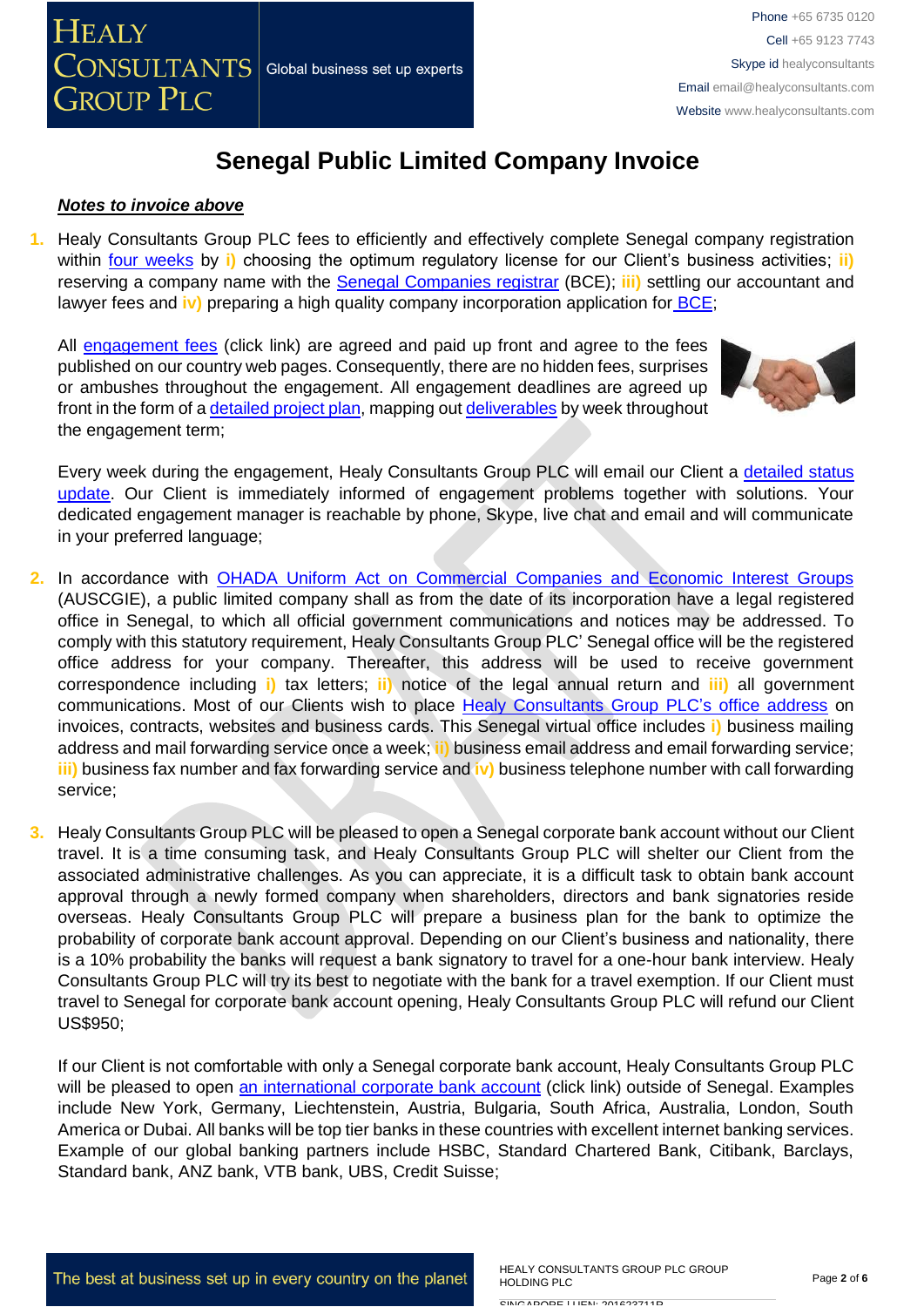







The banks enjoys ultimate power of approval of corporate bank account applications. Consequently, guaranteed success is outside of Healy Consultants Group PLC's control. What is inside our control is the preparation and submission of a high-quality bank application that maximizes the likelihood of approval. To date, we enjoy a 100% approval record because of [our global banking relationships](http://www.healyconsultants.com/international-banking/corporate-accounts/) and determination.

Global banks continue to tighten corporate bank account opening procedures, their internal compliance departments completing more thorough due diligence of Clients. Consequently, our Clients should expect the bank account approval period to take up to 4 weeks. Furthermore, global banks now require evidence of proof of business in the country where the corporate bank account will be, including sales contracts or lease agreement;

- **4.** This fee is an estimate of government costs payable during your Firm's engagement. For transparency purposes, all government fee payments will be supported by original receipts and invoices. Examples of government costs include **i)** registering with the local tax authorities; **ii)** registering with Commercial Registry [\(RCCM\)](http://www.servicepublic.gouv.sn/index.php/demarche_administrative/demarche/1/196) and **iii)** applying for a national index of enterprises and associations unique identification number [\(NINEA\)](http://www.impotsetdomaines.gouv.sn/fr/quest-ce-que-le-ninea). Following engagement completion, Healy Consultants Group PLC will refund our Client any excess of funds received over actual Government costs paid;
- 5. In accordance with Senegal law, each entity must register for corporate tax and VAT at the Direction [Generale](http://www.impotsetdomaines.gouv.sn/) (DGID);
- **6.** For an active trading company, thes[e accounting and tax](http://www.healyconsultants.com/senegal-company-registration/accounting-legal/) fees are an estimate of Healy Consultants Group PLC fees to efficiently discharge your annual company accounting and tax obligations. Following receipt of a set of draft accounting numbers from your company, Healy Consultants Group PLC will more accurately advise accounting and tax fees. For a dormant company, Healy Consultants Group PLC fees are only US\$950;
- **7.** All fees quoted in this invoice correspond to fees quoted [on Healy Consultants Group PLC's](http://www.healyconsultants.com/company-registration-fees/) website. Please review this invoice carefully to identify errors. During the rush of the business day, it is possible that Healy Consultants Group PLC inadvertently made fee calculation errors, typing errors or omitted services or omitted historic fee payments from Clients. In the unfortunate event you identify invoice errors, please revert to me directly re the same. I apologize in advance if I or my staff made invoice errors;
- **8.** Assuming our Clients re-engage Healy Consultants Group PLC in year 2, this fee is an estimate of the fees payable next year, 12 months after the date of company registration;
- **9.** The fees quoted in this invoice are a prediction of the fees required to efficiently and effectively complete this engagement in a timely manner. If during the engagement Healy Consultants Group PLC realizes that the project is more complex than anticipated, requiring a large additional investment of time, my Firm will revert to request additional fees. If Healy Consultants Group PLC completes the engagement faster and more easily than expected, Healy Consultants Group PLC is happy to refund some fees to our Client;
- **10.** Engage Healy Consultants Group PLC to [project manage](http://www.healyconsultants.com/project-manage-engagements/) business set up in every country on the planet. We are the best in the [world](http://www.healyconsultants.com/best-in-the-world/) at what we do, timely completing the  $A$  to  $Z$  of every country engagement;

The best at business set up in every country on the planet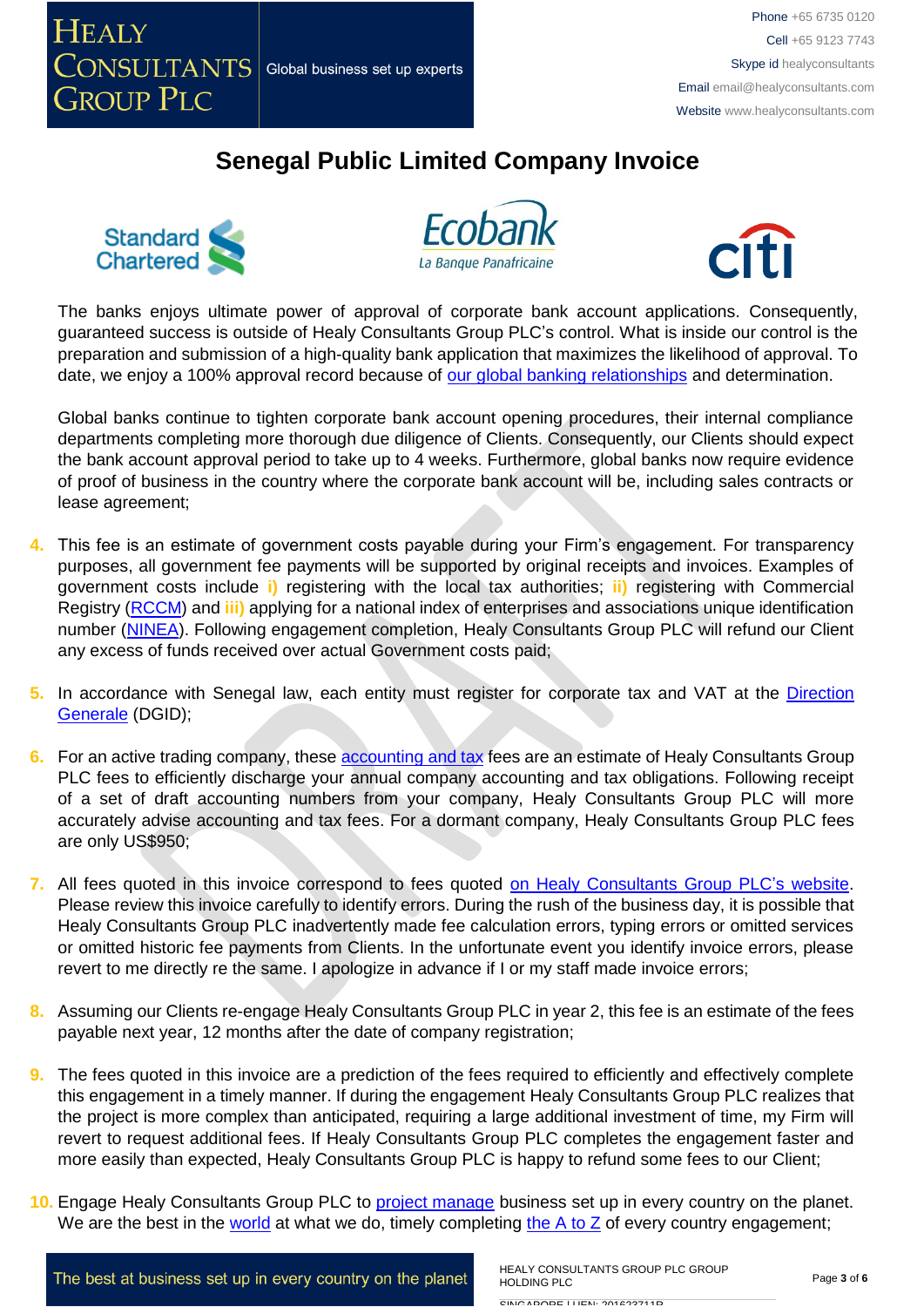- **11.** In accordance with Senegal Company Law, the issued share capital of US\$20,000 must be deposited to the company bank account before company incorporation. To optimize engagement efficiency and minimize delays, Healy Consultants Group PLC is happy to deposit these funds on behalf of our clients;
- **12.** If our Client and Healy Consultants Group PLC properly plan this engagement, our Clients' will *not* have to travel during this engagement. Healy Consultants Group PLC will efficiently complete company registration and corporate bank account opening in a timely manner without our Client presence. Instead, our Client will need to **i)** sign and get documents legalized in the embassy in their country of origin and **ii)** courier the originals to Healy Consultants Group PLC office;



- **13.** Depending on our Client's business and nationality, the Senegal Government may require a special regulatory license to carry on your business in the country. Healy Consultants Group PLC will assist our Client secure license approval. However, the Government enjoys ultimate power of approval of company registrations and business licenses;
- **14.** In accordance with Senegal company law, a PLC must **i)** appoint an auditor and **ii)** maintain accounts and company books in French;
- **15.** Monthly, quarterly and mid-year Government tax obligations include **i)** monthly payroll reporting and **ii)** monthly and quarterly VAT and corporation tax return filing. If you need our help, Healy Consultants Group PLC can complete monthly Government reporting for a monthly fee of US\$960. Healy Consultants Group PLC monthly support will include **i)** receive in dropbox the monthly invoices from our client; **ii)** label monthly bank statement transactions; **iii)** preparation and submission of VAT returns; **iv)** monitor monthly profit levels to minimize annual tax and **v)** submission of monthly employee payroll reporting;
- **16.** If our Client requires nominee shareholder and director services [\(click link\),](http://www.healyconsultants.com/corporate-outsourcing-services/nominee-shareholders-directors/) Healy Consultants Group PLC will be pleased to assist. Our fee for professional, passive nominee corporate shareholder amounts to US\$2,100 per annum. Our fee to be both nominee director and shareholder amounts to US\$6,600 per annum. Being the sole shareholders and sole director of a Client's company exposes Healy Consultants Group PLC to reputation, litigation and financial risk;
- **17.** If required, Healy Consultants Group PLC will be pleased to assist your firm to secure employee visa approvals. Our fee is US\$2,950 for the first employee, US\$1,950 for the second employee, US\$950 per employee thereafter. Our employee visa fees includes preparation of a quality visa application and submitting to the correct Government immigration officers. The Government enjoys ultimate power of approval of visa applications. Consequently, guaranteed success is outside of Healy Consultants Group PLC' control. What is inside our control is the preparation and submission of a high quality immigration visa application that maximizes the likelihood of visa approval;
- **18.** It is important our Clients are aware of their personal and corporate tax obligations in their country of residence and domicile. Let us know if you need Healy Consultants Group PLC help to clarify your local and international annual tax reporting obligations;
- **19.** During the engagement, shareholders and directors' documents may need to be translated into French before the Government and Bank approves company registration and corporate bank account opening respectively. Consequently, our Client should budget for possible additional translation and embassy attestation fees. Either our Client or Healy Consultants Group PLC can complete this administrative task;

SINIO ADODE | LIENI, 201622711B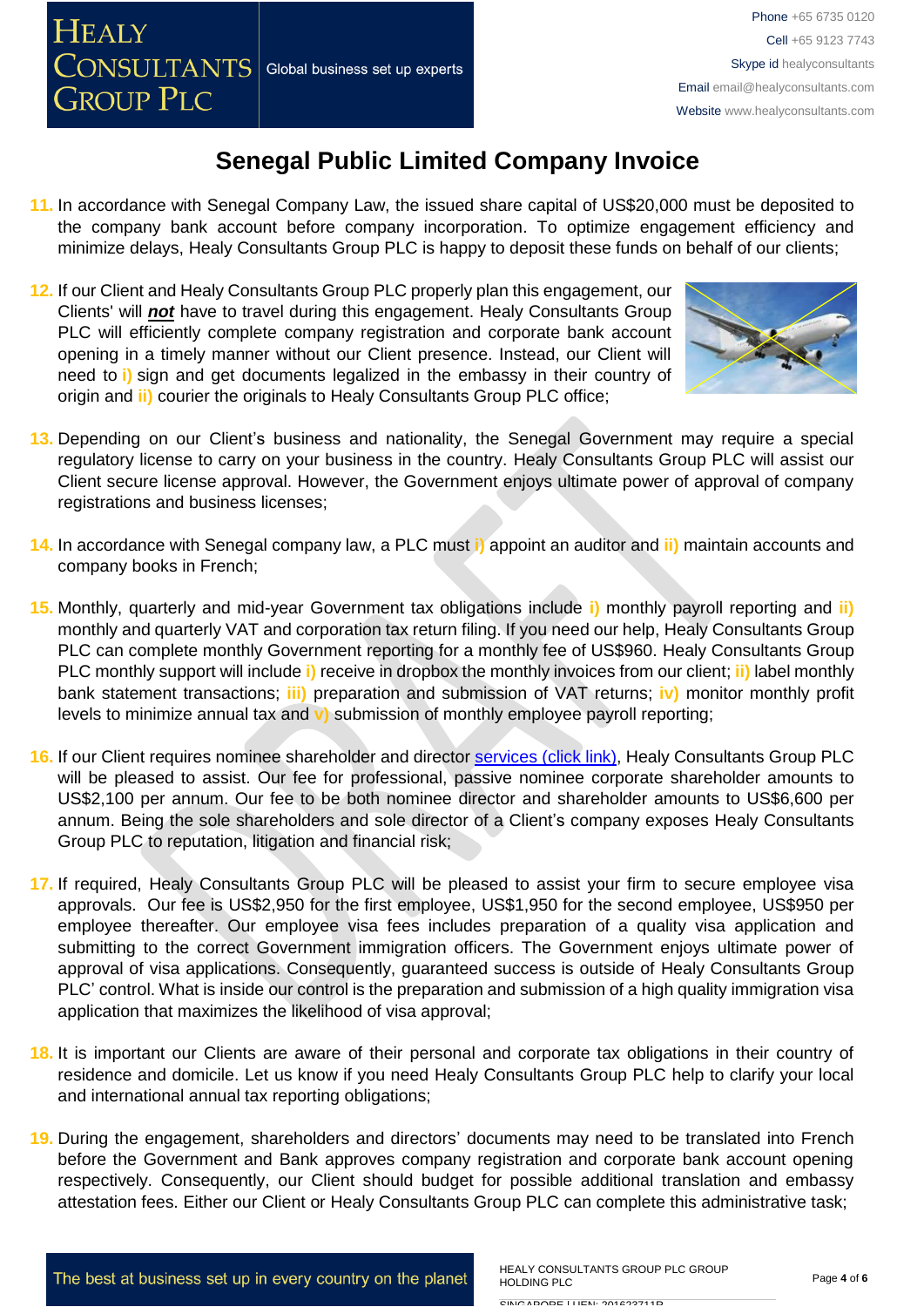As always, Healy Consultants Group PLC will negotiate with all third parties to eliminate or reduce additional engagement costs. For transparency purposes, all third-party fee payments will be supported by original receipts and invoices. Examples of possible third-party payments include **i)** embassy fees; **ii)** notary public costs and **iii)** official translator fees;

- **20.** As stipulated on our [business website](http://www.healyconsultants.com/) and in section 3 of our engagement letter, Healy Consultants Group PLC will only commence the engagement following **i)** settlement of our fees and **ii)** completion and signing of our legal engagement letter;
- **21.** Some of our Clients' require an [immediate country solution.](http://www.healyconsultants.com/turnkey-solutions/) With this strategy, within a day Healy Consultants Group PLC can supply our Client **i)** an existing dormant Senegal company number; **ii)** an already approved Senegal corporate bank account number and **iii)** a business address. Turnkey solutions are attractive to those entrepreneurs who wish to immediately close a country deal, sign a contract or invoice a customer;
- **22.** Healy Consultants Group PLC will only incorporate your company after 75% of [due diligence](http://www.healyconsultants.com/due-diligence/)  [documentation](http://www.healyconsultants.com/due-diligence/) is received by email. Healy Consultants Group PLC will only open a corporate bank account after 100% of the Client's original due diligence documentation is received by courier;
- **23.** During the annual renewal engagement with our Client, our in-house [Legal and Compliance Department](http://www.healyconsultants.com/about-us/key-personnel/cai-xin-profile/)  [\(click link\)](http://www.healyconsultants.com/about-us/key-personnel/cai-xin-profile/) reviews the quality and completeness of our Client file. Consequently, Healy Consultants Group PLC may revert to our Client to ask for more up to date [due diligence documentation;](http://www.healyconsultants.com/due-diligence/)
- 24. Some of our Clients request Healy Consultants Group PLC to provide temporary shared [office space](http://www.healyconsultants.com/virtual-office/) for 6 months until their preferred business premises is found. If your Firm requires this service, our one-time fee is US\$950. Monthly rental thereafter is paid directly to the landlord, independently of Healy Consultants Group PLC;
- **25.** To assist our Clients to minimize foreign exchange costs, we offer the payment in SG\$, Euro, Pounds or US\$. Kindly let me know in which currency your Firm prefers to settle our fees and I will send an updated invoice, thank you;
- 26. Some of our Clients' engage Healy Consultants Group PLC t[o recruit \(click link\)](http://www.healyconsultants.com/corporate-outsourcing-services/how-we-help-our-clients-recruit-quality-employees/) local employees. We have a lot of experience in this area and we are quite skilled at securing quality candidates for our Clients';